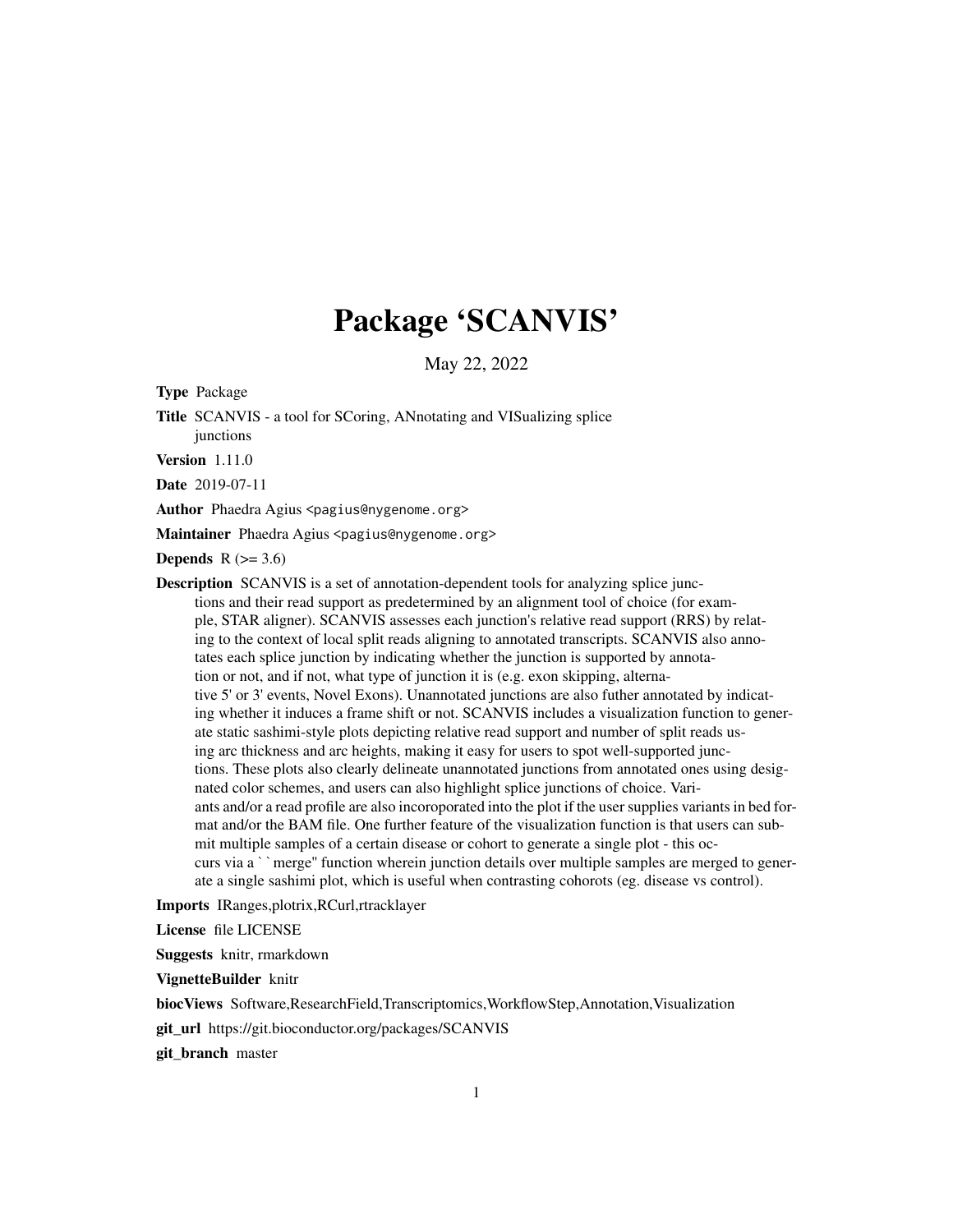<span id="page-1-0"></span>git\_last\_commit a806f87 git\_last\_commit\_date 2022-04-26 Date/Publication 2022-05-22

# R topics documented:

|       |                        | $\mathcal{R}$  |
|-------|------------------------|----------------|
|       | $\epsilon$ bm $\delta$ | $\overline{4}$ |
|       |                        | $\overline{4}$ |
|       |                        | $\overline{4}$ |
|       |                        | 5              |
|       |                        | 5              |
|       |                        | 6              |
|       |                        | $\overline{7}$ |
|       |                        | 7              |
|       |                        | - 8            |
|       |                        | -8             |
|       |                        | <b>9</b>       |
|       |                        |                |
|       |                        |                |
|       |                        |                |
|       |                        |                |
| Index |                        | 16             |

SCANVIS-package *SCANVIS - a tool for SCoring, ANnotating and VISualizing splice junctions*

#### Description

SCANVIS is a set of annotation-dependent tools for analyzing splice junctions and their read support as predetermined by an alignment tool of choice (for example, STAR aligner). SCANVIS assesses each junction's relative read support (RRS) by relating to the context of local split reads aligning to annotated transcripts. SCANVIS also annotates each splice junction by indicating whether the junction is supported by annotation or not, and if not, what type of junction it is (e.g. exon skipping, alternative 5' or 3' events, Novel Exons). Unannotated junctions are also futher annotated by indicating whether it induces a frame shift or not. SCANVIS includes a visualization function to generate static sashimi-style plots depicting relative read support and number of split reads using arc thickness and arc heights, making it easy for users to spot well-supported junctions. These plots also clearly delineate unannotated junctions from annotated ones using designated color schemes, and users can also highlight splice junctions of choice. Variants and/or a read profile are also incoroporated into the plot if the user supplies variants in bed format and/or the BAM file. One further feature of the visualization function is that users can submit multiple samples of a certain disease or cohort to generate a single plot - this occurs via a "merge" function wherein junction details over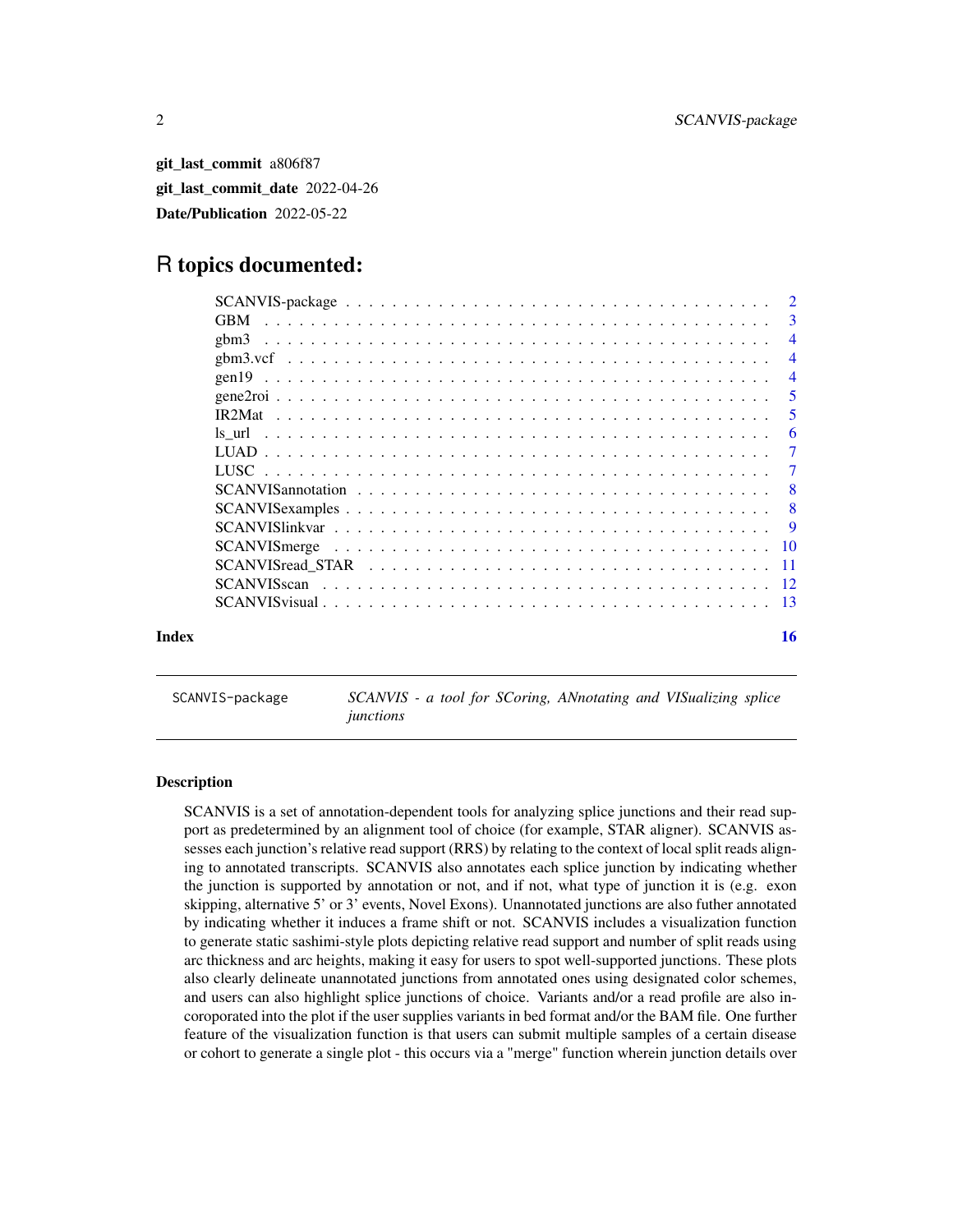#### <span id="page-2-0"></span> $GBM$  3

multiple samples are merged to generate a single sashimi plot, which is useful when contrasting cohorots (eg. disease vs control).

#### Details

This package was not yet installed at build time.

Index: This package was not yet installed at build time.

SCANVIS is a set of tools for SCoring and ANnotating splice junctions using gencode annotation. It also has a VISualization component that allows users to quickly view one or more samples in sashimi style plots, showing splice junctions (SJs) and, optionally, a read coverage profile as well as mutations in one figure. These sashimi style plots are novel in that unannotated splice junctions are highlighted in various colours to delineate various junction types, with line styles indicating whether unannotated junctions are in frame or not.

#### Author(s)

Phaedra Agius <pagius@nygenome.org>

Maintainer: Phaedra Agius <pagius@nygenome.org>

GBM *list of 3 TCGA glioblastoma samples, parts thereof, outputs of SCAN-VISscan and SCANVISlinkvar functions with toy variants supplied for the variant-SJ mapping*

#### Description

list of parts of 3 matrices output by SCANVISscan

#### Usage

GBM

#### Format

list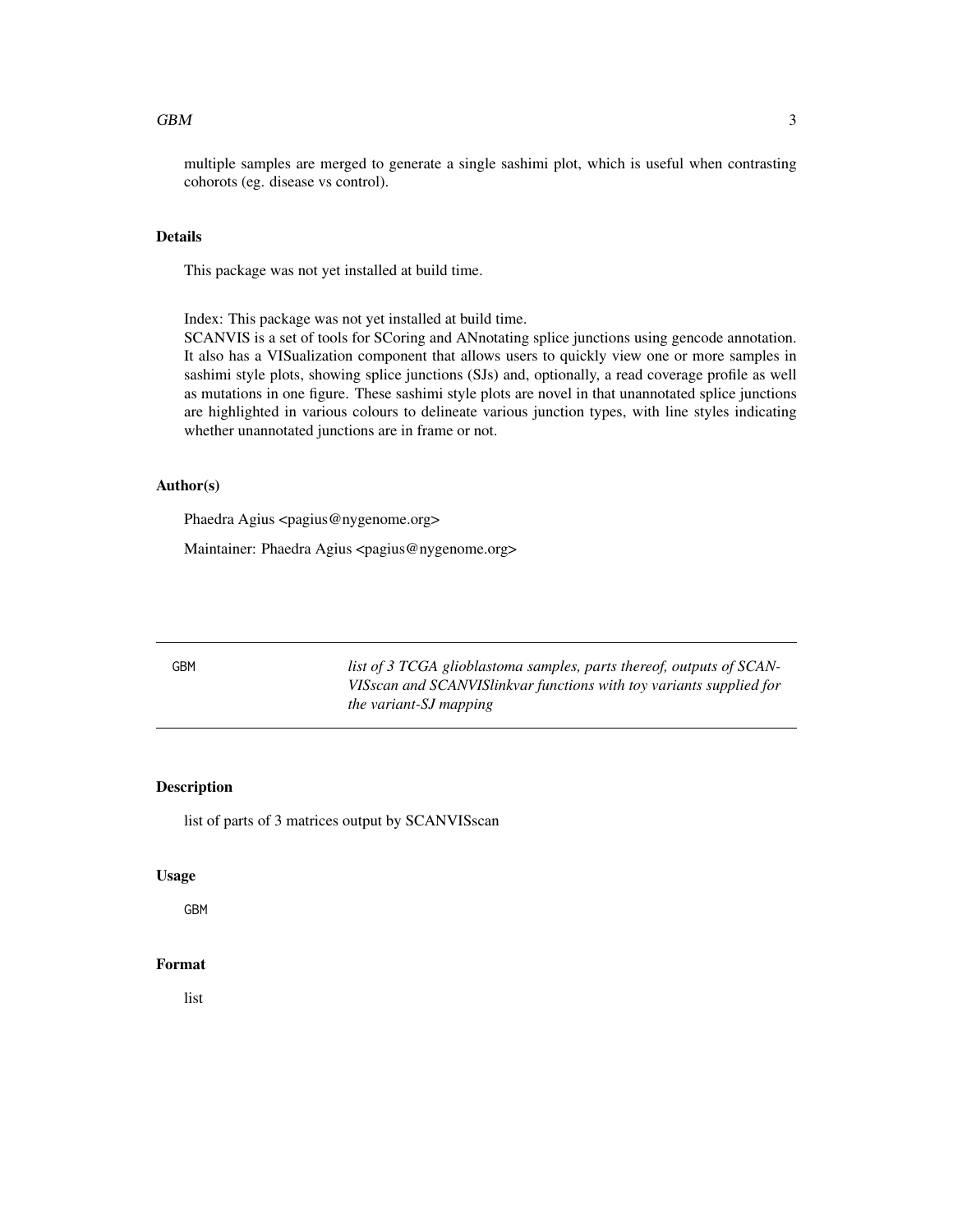<span id="page-3-0"></span>matrix with chr,start,end,uniq.reads indicating genomic coordinates for each splice junction and corresonding number of supporting split reads

# Usage

gbm3

#### Format

matrix

gbm3.vcf *a toy set of 6 variants that pair up with the gbm3 data example*

# Description

matrix with chr,start,end,passedMUT indicating genomic coordinates for each toy variant that has supposedly passed some threshold

# Usage

gbm3

### Format

matrix

| gen19 | parts of the annotation object created by the SCAN-                 |  |  |            |     |
|-------|---------------------------------------------------------------------|--|--|------------|-----|
|       | VISannotation function when used with                               |  |  | <i>the</i> | url |
|       | ftp://ftp.ebi.ac.uk/pub/databases/gencode/Gencode_human/release_19/ |  |  |            |     |
|       | which references the gencode $v19$ GTF file for human $hg19$        |  |  |            |     |

# Description

list with various genomic components for use in SCANVISfunctions

#### Usage

gen19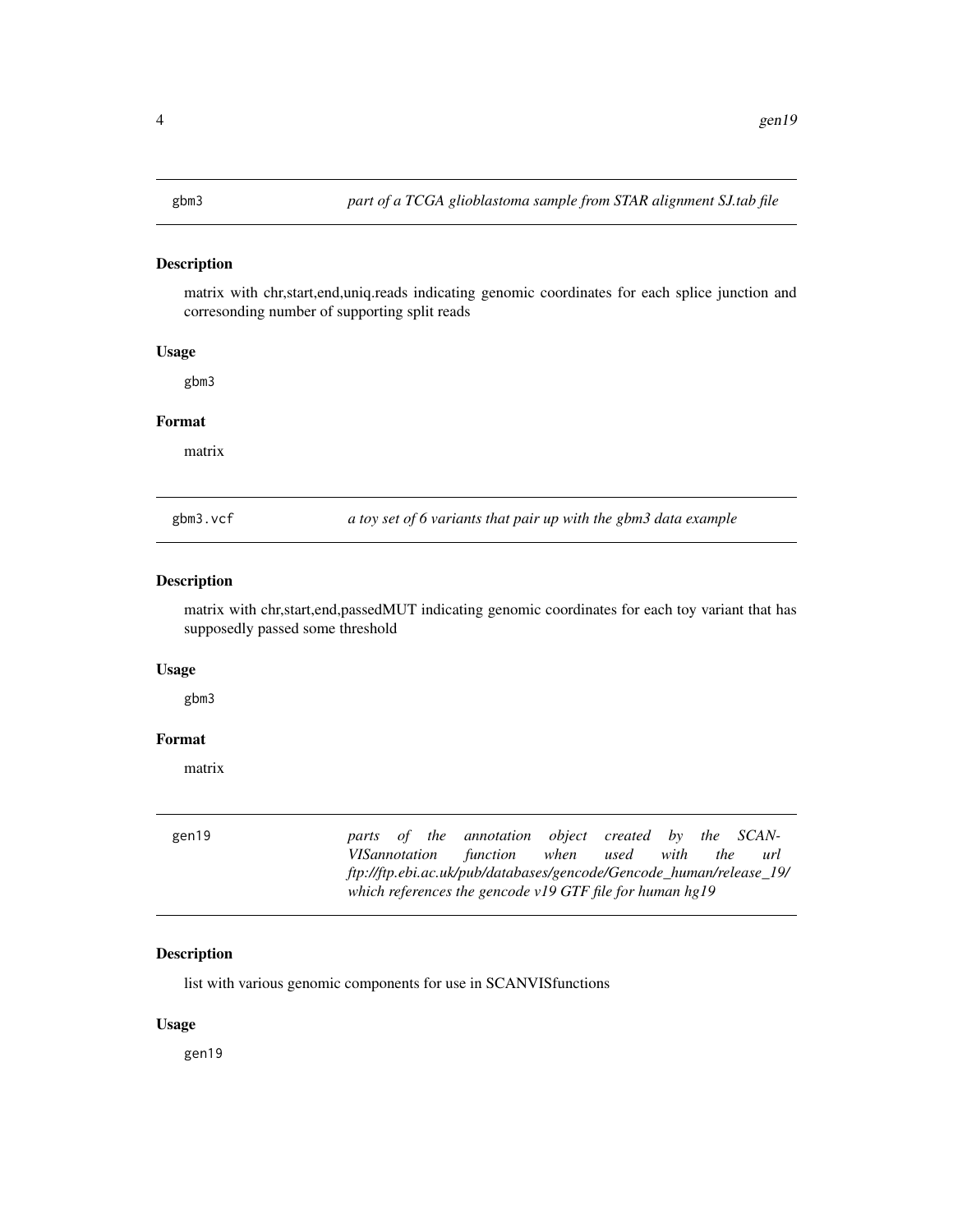#### <span id="page-4-0"></span>gene2roi 5

# Format

list

gene2roi *gene name/s to region of interest*

# Description

Converts gene name/s to genomic coordinates using gene annotation file from SCANVISannotation

#### Usage

gene2roi(g,gen)

# Arguments

| g   | vector of one or more gene names or gene ids in the same chromosome |
|-----|---------------------------------------------------------------------|
| gen | gene annotation object as output by SCANIVS.annotation              |

# Details

This function is called upon by SCANVISlinkvar and SCANVISvisual

### Value

chr, start and end of the union of genomic intervals that overlap the genes in g

# Examples

```
data(SCANVISexamples)
g=c('TDRD6','PLA2G7')
roi=gene2roi(g,gen19)
```
IR2Mat *IRanges to Matrix*

# Description

converts IRanges interval object to matrix

# Usage

IR2Mat(I)

# Arguments

I IRanges interval object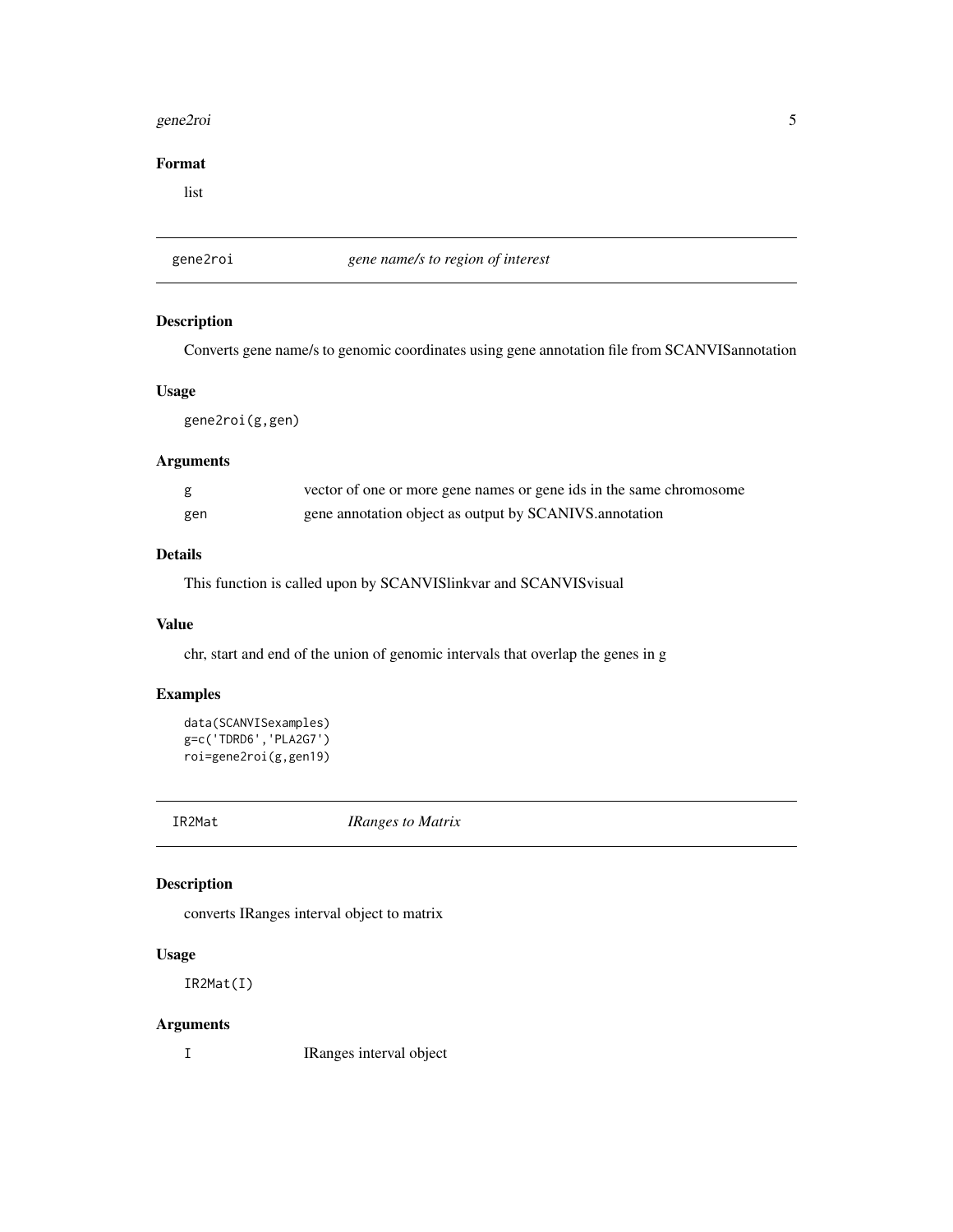# <span id="page-5-0"></span>Details

This function is called upon by SCANVISscan

#### Value

a matrix with start and end coordinates for the intervals in I

# Examples

```
library(IRanges)
I=IRanges(1:10,21:30)
m=IR2Mat(I)
```
ls\_url *list files available at annotation/gencode url*

# Description

Function called upon by SCANVISannotation for GTF file pulldown from url supplied

# Usage

ls\_url(url)

# Arguments

url url to GTF files

# Details

calls upon functions in Rcurl and rtracklayer

#### Value

a list of files for download at url

# Examples

ftpfiles=ls\_url('ftp://ftp.ebi.ac.uk/pub/databases/gencode/Gencode\_human/release\_19/')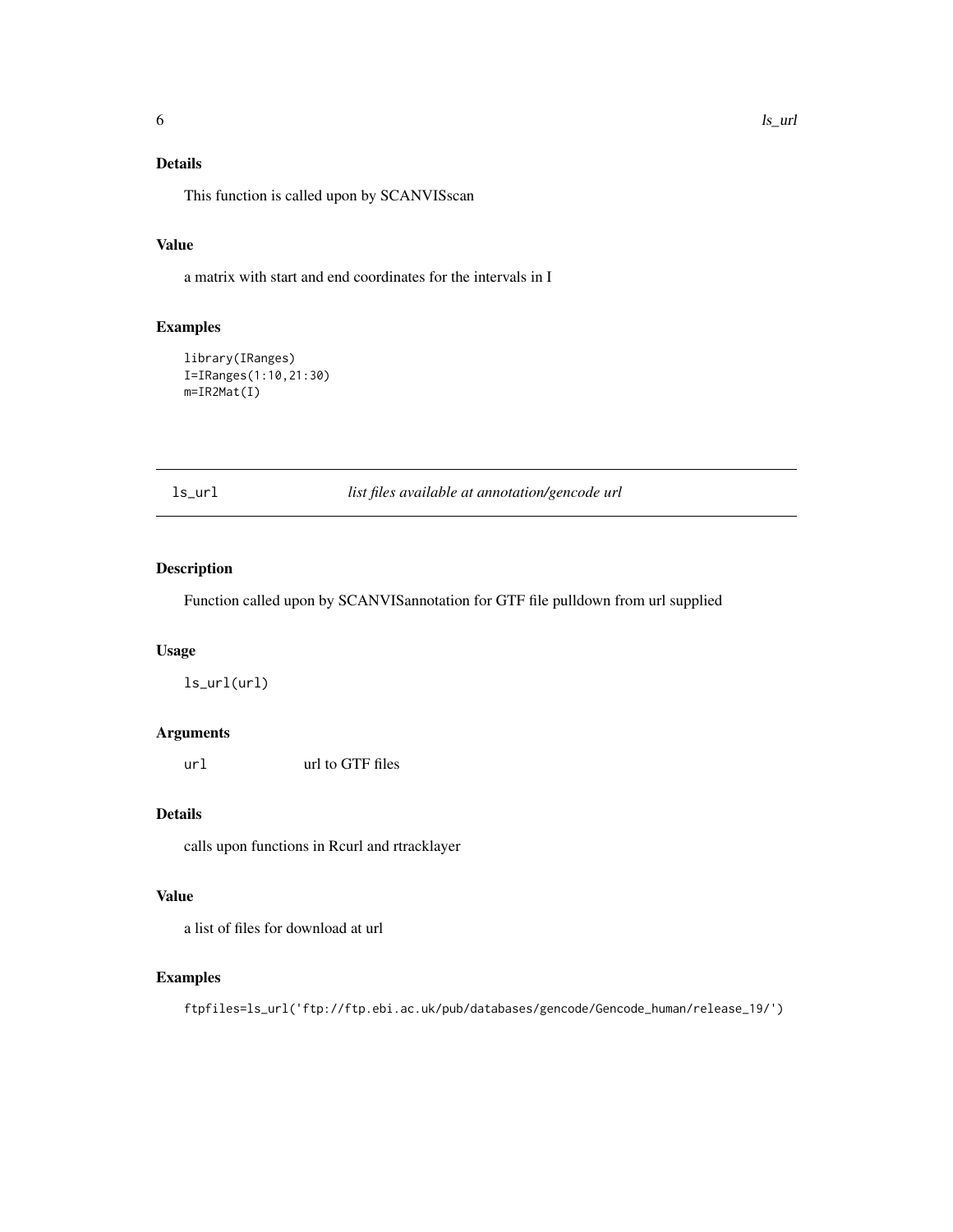<span id="page-6-0"></span>LUAD *list of 3 TCGA lung adenocarcinoma samples, parts thereof, outputs of SCANVISscan*

# Description

list of parts of 3 matrices output by SCANVISscan

# Usage

LUAD

# Format

list

| LUSC | list of 3 TCGA lung squamous cell carcinoma samples, parts thereof,<br>both outputs of SCANVISscan with the second sample being variant-<br>mapped via SCANVISlinkvar |
|------|-----------------------------------------------------------------------------------------------------------------------------------------------------------------------|
|      |                                                                                                                                                                       |

# Description

list of parts of 3 matrices as output by SCANVISscan

# Usage

LUSC

# Format

list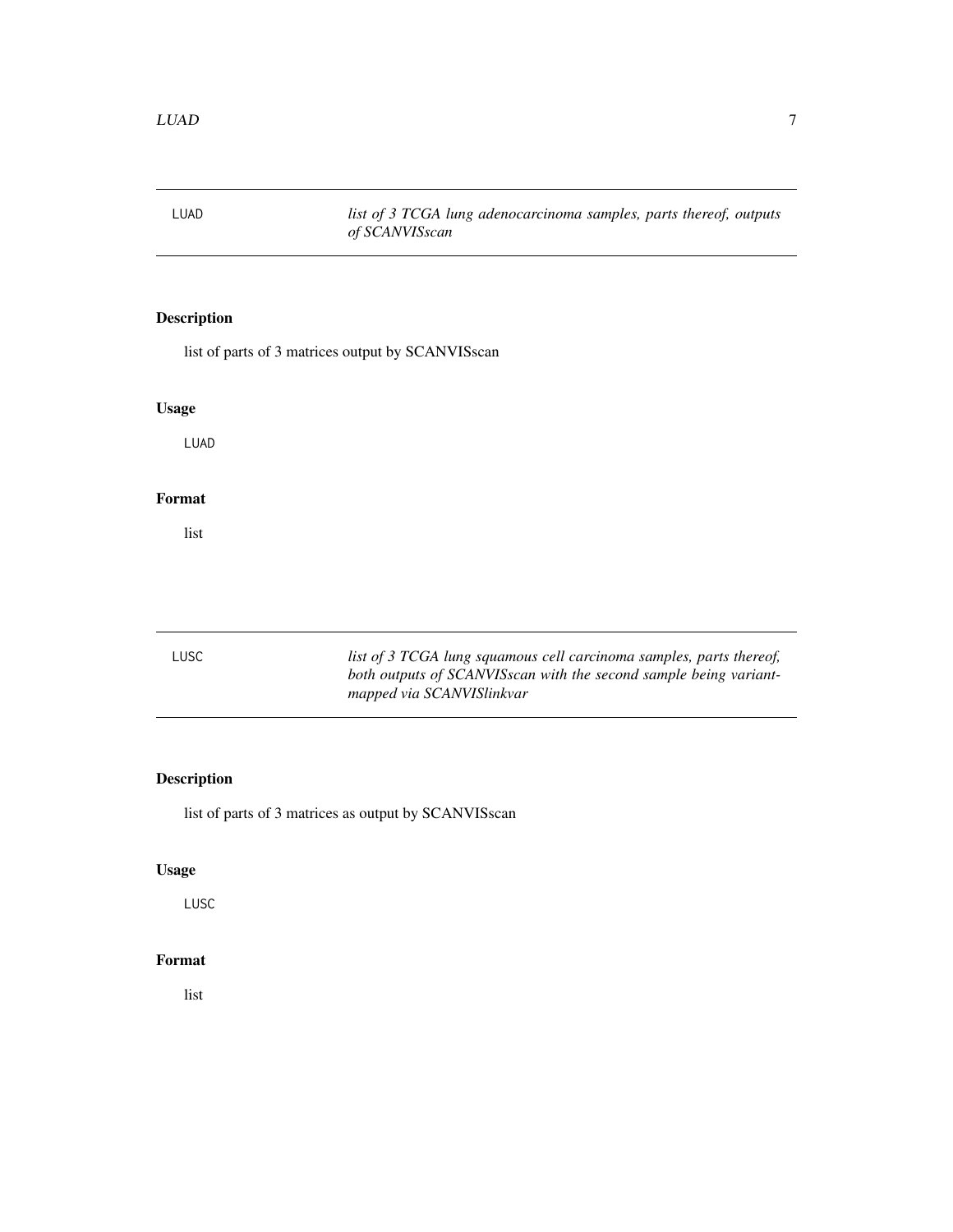<span id="page-7-0"></span>SCANVISannotation *assembles annotation from gtf file into SCANVISreadable format*

#### Description

This function ftps to the supplied gtf url, downloads gtf to current directory and assembles annotation details into a SCANVISreadable object

#### Usage

```
SCANVISannotation(ftp.url)
```
#### Arguments

ftp.url

#### Value

a gencode object compatible (and required) for use with most SCANVISfunctions

#### Note

Web access required. If variants are available and intended for use with SCANVISlinkvar, the gencode reference genome must be the same as that used for the variant calls.

#### Examples

## Not run: gen19=SCANVISannotation('ftp://ftp.ebi.ac.uk/pub/databases/gencode/Gencode\_human/release\_19/')

SCANVISexamples *Data for running SCANVISexamples*

#### Description

This data is a list of parts of SJ.tab files as output by the STAR alignment algorithm on a number of TCGA samples (GBM, LUSC and LUAD). It also includes part of the annotation file as derived by SCANVISannotation on hg19, gencode v19 that was used to generate the included examples.

#### Usage

SCANVISexamples

#### Format

Contains the following data pieces: GBM, LUAD, LUSC, gbm3, gbm3.vcf,gen19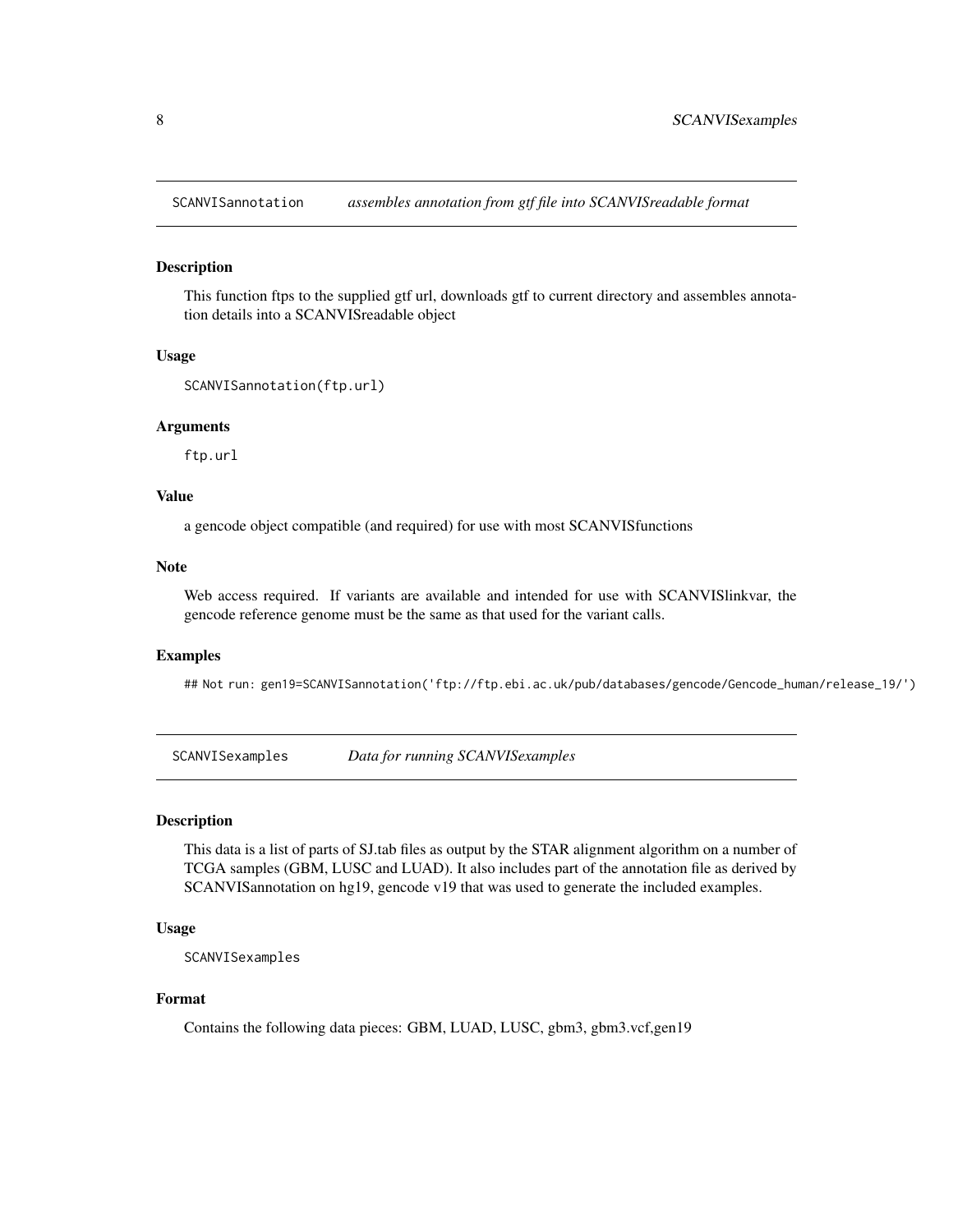<span id="page-8-0"></span>

This function maps variants to SJs by overlapping the union of gene coordinates that harbor the SJs (optionally, with some gene interval expansion) with variant coordinates

#### Usage

SCANVISlinkvar(scn, bed, gen, p = 0)

#### Arguments

| scn | matrix output by SCANVISscan                                                                                                                         |
|-----|------------------------------------------------------------------------------------------------------------------------------------------------------|
| bed | matrix with variants in bed format with colnames chr, start, end and with and<br>additional description column (eg. ssSNP for splice site mutations) |
| gen | gencode object as generated by the function SCANVIS annotation                                                                                       |
| p   | expands gene intervals up/downstream by $p$ (default=0, no padding)                                                                                  |

# Value

Returns the input scn matrix with an additional column showing variants, if any, that occur in/near the listed genes. For instances where multiple variants map to a SJ, the variants are | separated (eg. chr7:145562;A>G|chr7:145592;C>G)

#### Note

The reference genome used to align RNA-seq reads that generated the initial set of SJs should be the same reference genome used for the variant calls.

#### See Also

SCANVISscan, SCANVISannotation, SCANVISvisual

# Examples

```
data(SCANVISexamples)
gbm3.scn<-SCANVISscan(sj=gbm3,gen=gen19,Rcut=5)
### Variant format required (these are toy variants)
head(gbm3.vcf)
gbm3.scnv<-SCANVISlinkvar(gbm3.scn,gbm3.vcf,gen19)
table(gbm3.scnv[,'passedMUT'])
### Expand variant intervals by p
gbm3.scnvp<-SCANVISlinkvar(gbm3.scn,gbm3.vcf,gen19,p=100)
### Observe variant chr6:46820148;Z>AA which was not previously matched to any SJ
table(gbm3.scnvp[,'passedMUT'])
```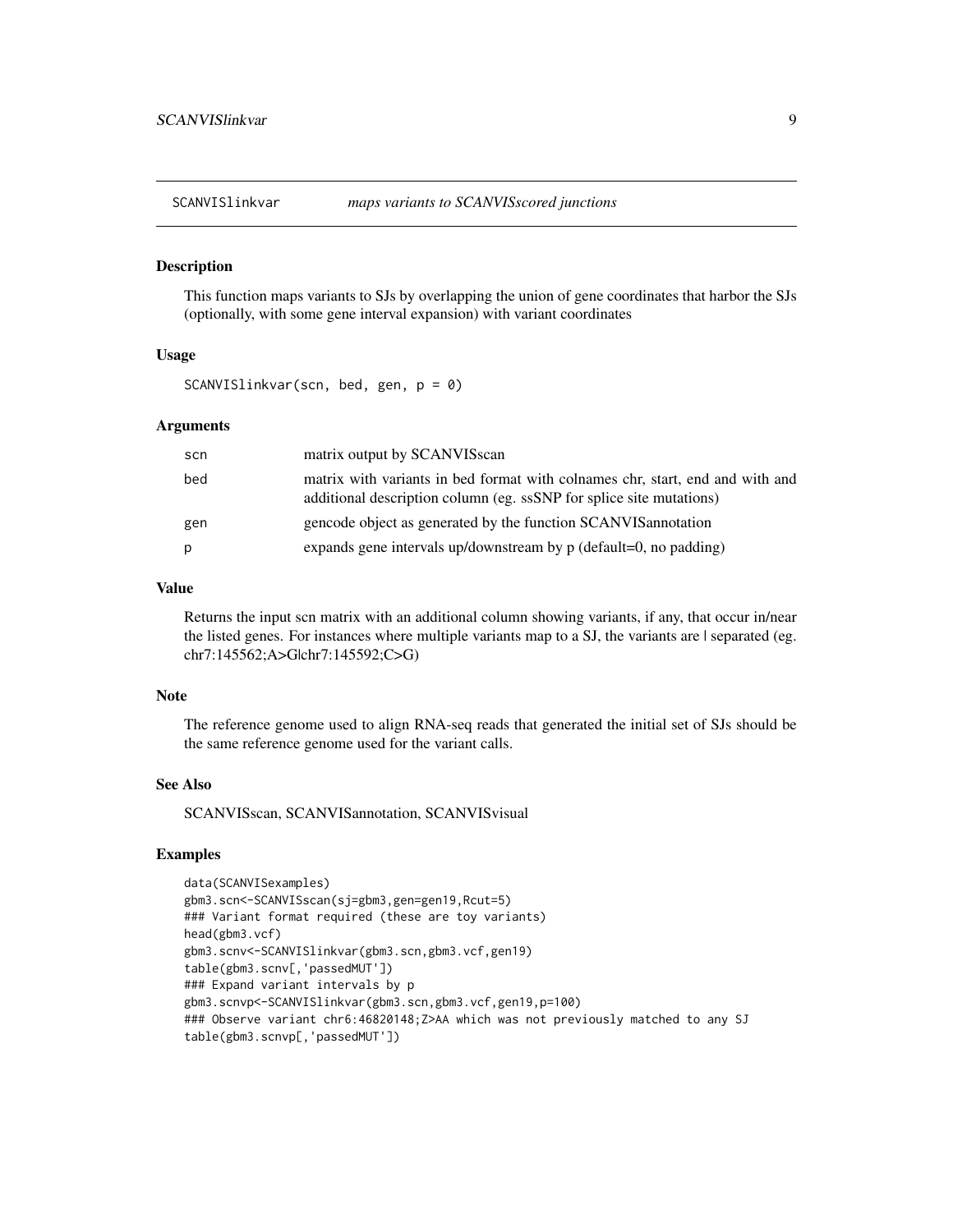With this function, the RRS scores and number of supporting reads across a number of samples are collected into matrices by collecting the union of all SJs. Furthermore, a representative sample is assembled by computing the mean (or median) of RRSs and supporting reads across all samples this may be used to visualize a cohort in one figure (see SCANVISvisual).

### Usage

```
SCANVISmerge(scn, method = "mean", roi = NULL, gen = NULL)
```
#### Arguments

| scn    | list of SCANVIS matrices OR character vector of urls pointing to SCANVIS ma-<br>trix outputs                                                                                                                                        |
|--------|-------------------------------------------------------------------------------------------------------------------------------------------------------------------------------------------------------------------------------------|
| method | method for computing a RRS/uniq.reads representative, either "mean" or "me-<br>dian" (default="mean")                                                                                                                               |
| roi    | NULL for all SJs OR chromosome name for a query chromosome (eg. chr1)<br>OR 3 bit vector (chr, start, end) indicating region of interest OR a vector with<br>one or more gene names (default=NULL in which case all SJs are merged) |
| gen    | gencode object as generated by SCANVIS annotation which must be supplied if<br>roi is a list of one or more gene names, otherwise NULL (default=NULL)                                                                               |

### Value

Returns a list object ready for use in SCANVISvisual with the following details:

| <b>RRS</b>  | a matrix with RRS scores for each sample (columns) and the union of SJs across<br>all samples (rows)                                                  |
|-------------|-------------------------------------------------------------------------------------------------------------------------------------------------------|
| <b>NR</b>   | a matrix with number of SJ reads each sample (columns) and the union of SJs<br>across all samples (rows)                                              |
| <b>MUTS</b> | a binary matrix with 1 indicating presence of a mutation (row) in a sample (col-<br>umn), generated only if samples submitted were variant-mapped SJs |
| <b>SJ</b>   | a representative sample with mean/median RRS and uniq reads that can be used<br>in SCANVIS visual to visualize sample cohort                          |
| roi         | genomic coordinates for region of interest used to derive resulting data                                                                              |

#### Note

For 50 or more samples, roi cannot be NULL as resulting matrices may be too large. For cohort agglomeration, please consider agglomerating chromosome by chromosome.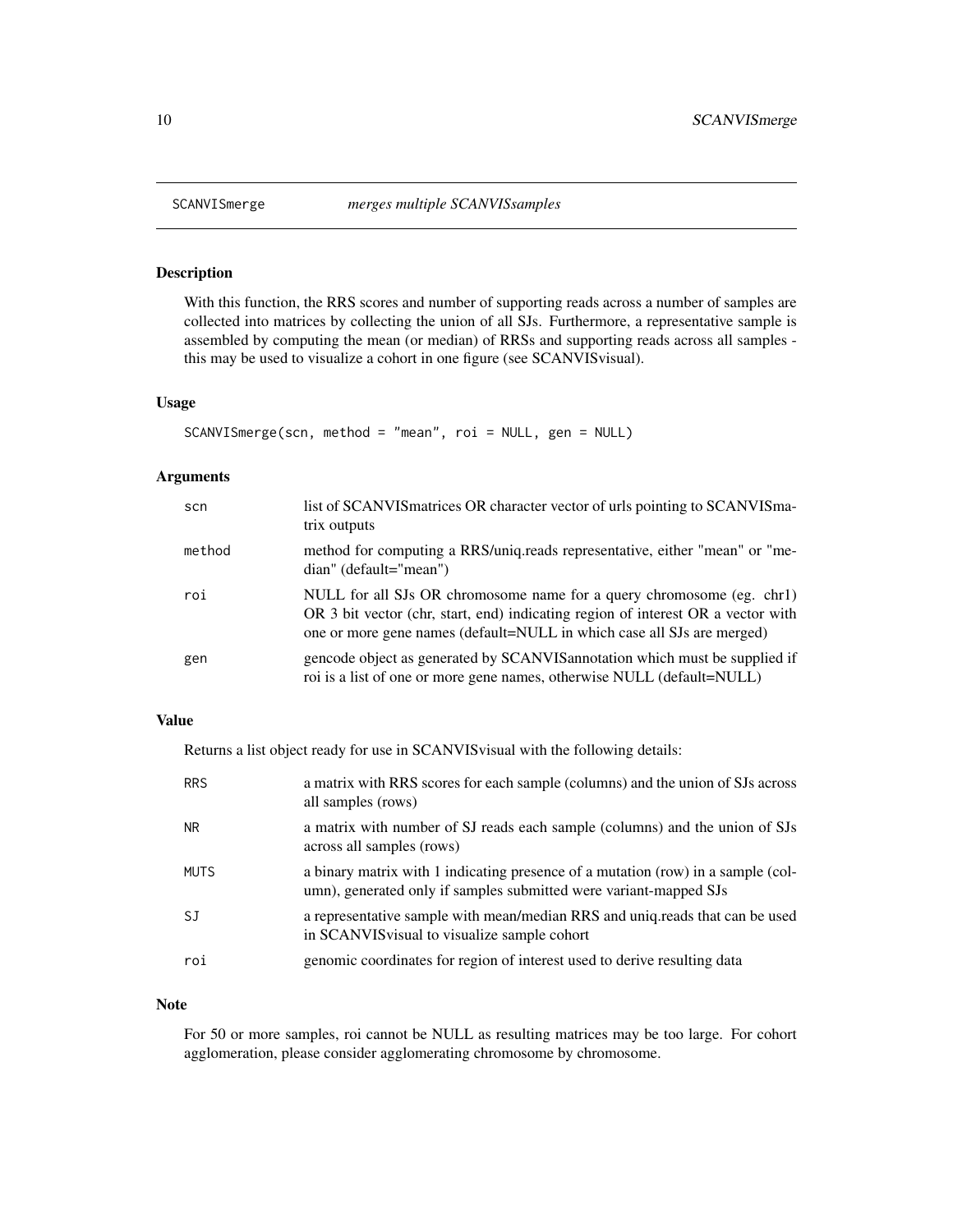# <span id="page-10-0"></span>SCANVISread\_STAR 11

# See Also

SCANVISscan, SCANVISlinkvar, SCANVISvisual

#### Examples

```
data(SCANVISexamples)
### merge all SJs across in sample list GBM
GBM.merged<-SCANVISmerge(GBM)
### only merge SJs intersecting with gene PTGDS
GBM.merged<-SCANVISmerge(GBM,'mean','PTGDS',gen19)
```
SCANVISread\_STAR *upload SJ.tab STAR file in SCANVISuse*

#### Description

This function is a little wrapper for reading in splice junction details from the SJ.tab file output by the STAR alignment tool.

#### Usage

```
SCANVISread_STAR(sj_file)
```
#### Arguments

sj\_file url to SJ file output by STAR aligner

### Value

SJ data in matrix format as required for SCANVISfunctions

#### Examples

```
#set up toy example with chr,start,end,strand
tmp=cbind(rep('chr1',10),seq(100,1000,100),seq(100,1000,100)+99,rep(2,10))
#add in intron motif, annot, num read, num multimap reads, max overhang
#see STAR manual for details
tmp=cbind(tmp,rep(2,10),rep(0,10),c(rep(500,5),rep(8,5)),rep(0,10),rep(50,10))
write.table(tmp,'tmp',sep='\t',quote=FALSE,row.names=FALSE,col.names=FALSE)
sj=SCANVISread_STAR('tmp')
#sj is now suitable as input for SCANVISscan
```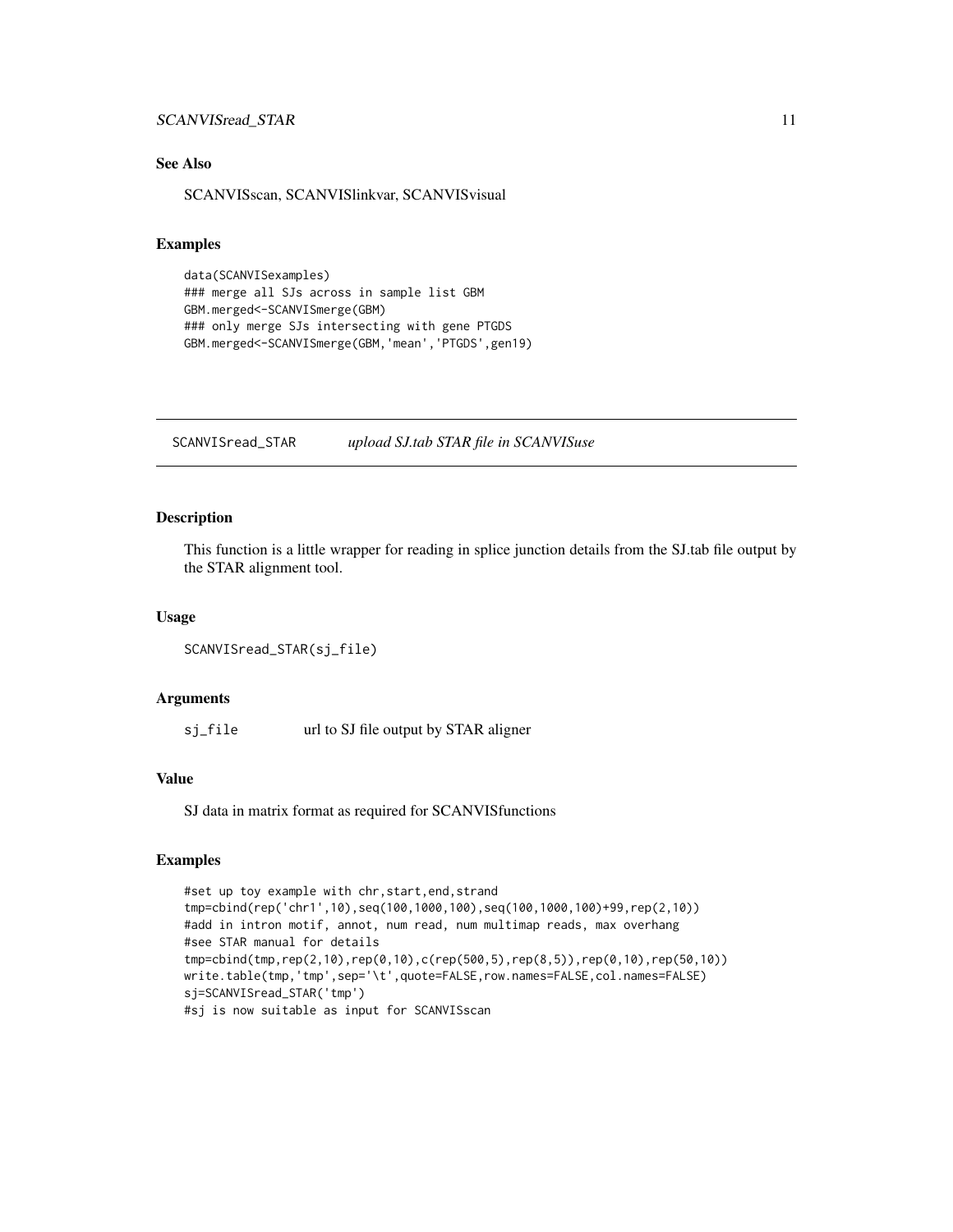<span id="page-11-0"></span>

This function annotates and scores splice junctions (SJs) supplied in bed format (coordinates plus read support) and gene annotations (see SCANVISannotation). Each SJ will get annotated by gene name and junction type, with unannotated SJs (USJs) falling into one of the following groups: exon.skip, alt3p, alt5p, IsoSwitch, Unknown and NE (Novel Exons) - see below. USJs are also checked and marked for in or out of frame shifts. Each SJ is scored by a Relative Read Support (RRS) score defined as the ratio of the junction read supportto the median read support of annotated SJs within a RRS genomic region, that being defined as the minimum interval that contains at least one gene overlapping the SJ and at least one annotated SJ overlapping the gene/s wtihin the interval. Novel Exons (NEs) are defined by USJ pairs that coincide in annotated intronic regions and are scored by the mean RRS of the supporting USJs and by a Relative Read Coverage (RRC) score when the bam file is supplied.

# Usage

SCANVISscan(sj, gen, Rcut = 5, bam = NULL, samtools = NULL)

#### Arguments

| si       | SJ matrix with colnames chr, start, end, uniq. reads                          |
|----------|-------------------------------------------------------------------------------|
| gen      | gencode object as generated by SCANVIS annotation                             |
| Rcut     | min read cutoff; only SJs with $>=$ Rcut reads are retained (Default=5)       |
| bam      | url to bam file for NE RRC computation (default=NULL)                         |
| samtools | url to samtools function, MUST be specified if bam is supplied (default=NULL) |

#### Value

An extension of the input SJ matrix for relevant SJs, with additional rows for NE junction pairs, as well as the following additional columns:

| JuncType | describes junction type as annot for annotated SJs and one of the following for   |
|----------|-----------------------------------------------------------------------------------|
|          | unannotated SJs: exon.skip, alt3p, alt5p, IsoSwitch, Unknown and NE (Novel        |
|          | Exons) where exon skip refers to SJs that skip an exon present in all isoforms,   |
|          | alt3p refers to an alternative 3 prime acceptor site, alt5p refers to an alterna- |
|          | tive 5 prime donor sites, IsoSwitch refers to SJs aligning to mutually exclusive  |
|          | isoforms such that a novel unannotated isoform is incurred, Unknown SJs have      |
|          | coordinates that do not align to any exons and NE (Novel Exons) refers to SJ      |
|          | pairs with the start of one SJ and the end coordinate of the other SJ coinciding  |
|          | in an intronic region                                                             |
|          |                                                                                   |

# gene\_name genes that intersect with the SJ (multiple genes are comma separated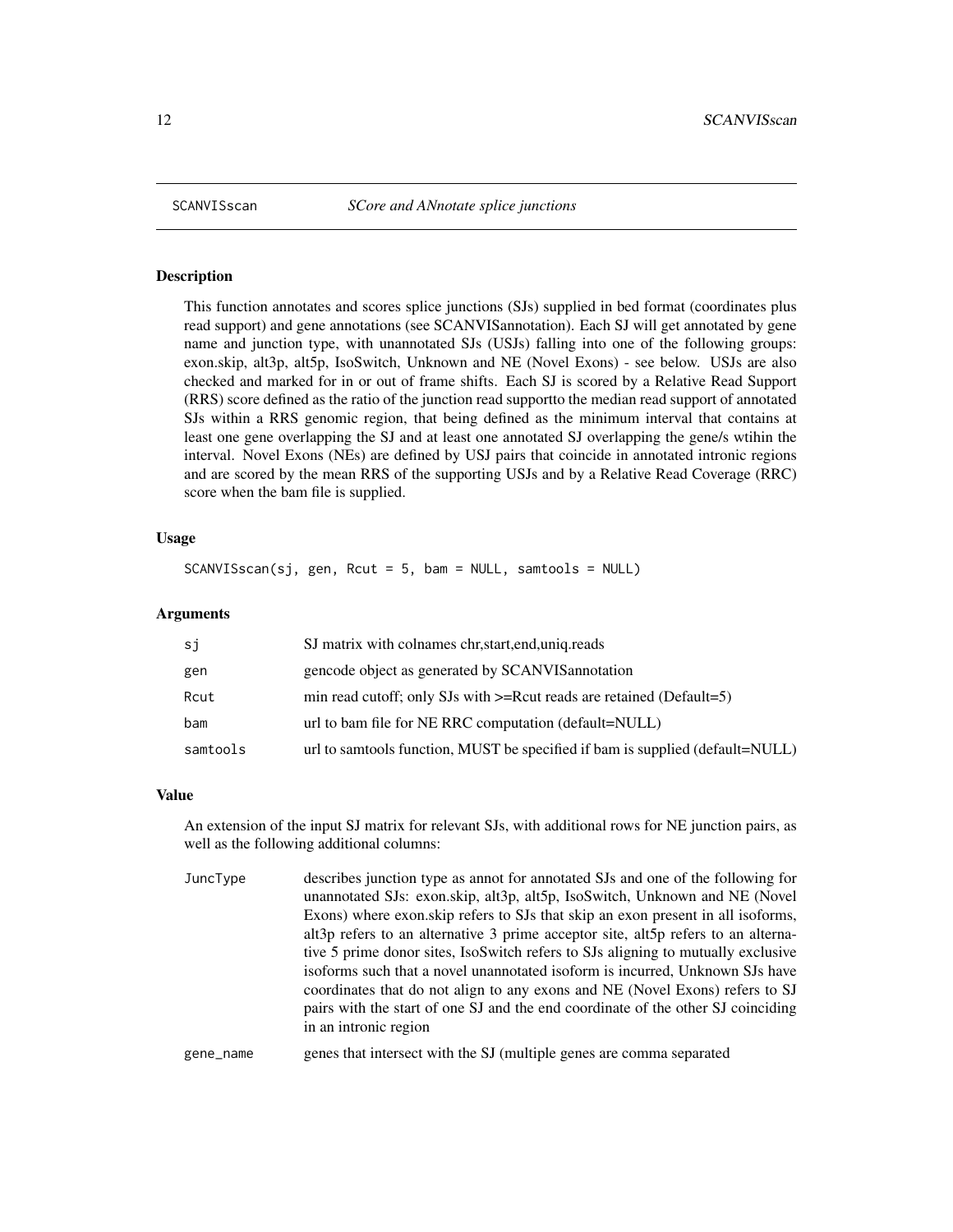# <span id="page-12-0"></span>SCANVISvisual 13

| <b>RRS</b>       | Relative Read Support score defined as $x/(x+y)$ where x is the query junction<br>read support and y is the median read support of annotated SJs in the RRS ge-<br>nomic_interval                                                                                                        |
|------------------|------------------------------------------------------------------------------------------------------------------------------------------------------------------------------------------------------------------------------------------------------------------------------------------|
| genomic_interval |                                                                                                                                                                                                                                                                                          |
|                  | interval used for the RRS computation                                                                                                                                                                                                                                                    |
| FrameStatus      | frame shifts induced by unannotated SJs, where INframe indicates no frame-<br>shift in any gene isoforms, OUTframe indicates frame-shifting in ALL gene<br>isoforms and all other entries indicating frame shifts for specified isoforms.<br>FrameStatus is marked NA for annotated SJs) |
| <b>RRC</b>       | Relative Read Coverage score generated for NEs only, and computed only if the<br>bam file is supplied                                                                                                                                                                                    |

#### See Also

SCANVISannotation, SCANVISlinkvar, SCANVISvisual

#### Examples

```
data(SCANVISexamples)
head(gbm3) #required SJ format
gbm3.scn<-SCANVISscan(sj=gbm3,gen=gen19,Rcut=5)
head(gbm3.scn)
### to compute RRC scores for NEs, run as follows:
#gbm3.scn<-SCANVISscan(gbm3,gen19,5,bam=<BAM>,samtools=<SAMTOOLS>)
```
SCANVISvisual *a sashimi-style visualization tool*

#### Description

This function quickly generates color-coded sashimi plots for SCANVIS outputs showing SJs for a query gene or a specific genomic region. Annotated SJs are depicted with grey arcs, while different colors segregate unannotated SJs. Arc height and thickness correspond to the junction read support and RRS score respectively. If the supplied junction file is output from SCANVISlinkvar output, variants are also plotted. If the bam file is supplied, a normalized read coverage profile is shown as an inverted read profile for a single sample. A bam file can only be supplied with one sample, and when supplied users must operate this SCANVISvisual function from a writeable directory. Users may submit multiple samples in which case the SCANVISmerge function kicks in to merge the samples, so that the resulting sashimi plot shows the union of SJs over the submitted sample cohort, with RRS scores and read support averaged over the samples. This is useful for comparing disease cohorts.

#### Usage

```
SCANVISvisual(roi, gen, scn, SJ.special = NULL, TITLE = NULL, bam =
                NULL, samtools = NULL, full.annot = FALSE, USJ = "NR")
```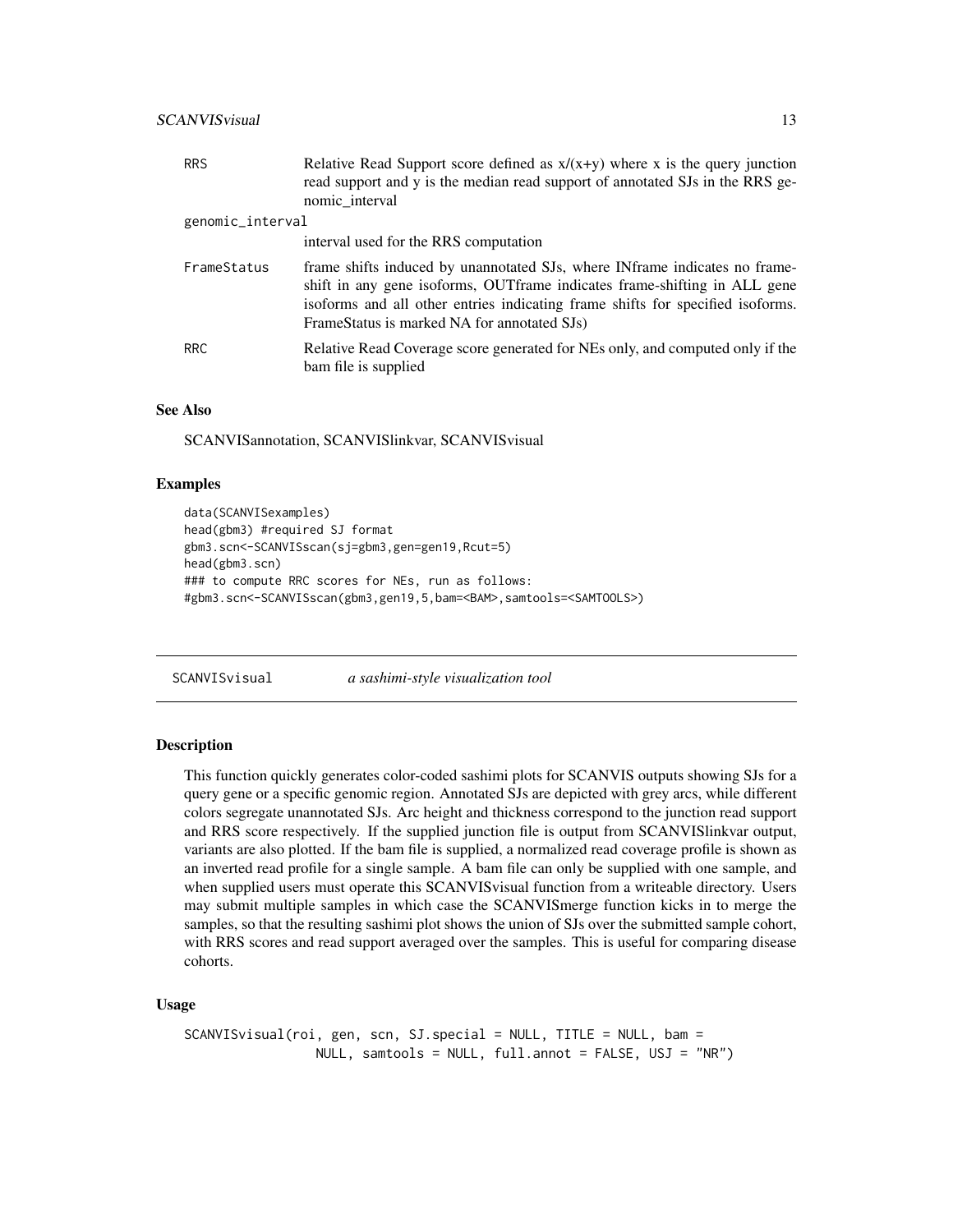#### Arguments

| roi          | gene name OR region of interest (chr, start, end as 3-bit vector)                                                                                                                                                                                                                                                                                 |
|--------------|---------------------------------------------------------------------------------------------------------------------------------------------------------------------------------------------------------------------------------------------------------------------------------------------------------------------------------------------------|
| gen          | gen annotation object as generated by the function SCANVIS annotation. R                                                                                                                                                                                                                                                                          |
| scn          | matrix OR list of url/s to output from SCANVISscan/linkvar (which will be<br>submitted to SCANVISmerge) OR output from SCANVISmerge for a set of<br>samples already merged                                                                                                                                                                        |
| SJ. special  | 3 col matrix indicating chr, start, end of any SJs of interest to be highlighted in<br>cyan (default=NULL)                                                                                                                                                                                                                                        |
| <b>TITLE</b> | figure name/title (default=NULL)                                                                                                                                                                                                                                                                                                                  |
| bam          | url to one bam file corresponding to the input scn (not applicable for multi-<br>ple/merged samples, default=NULL); the bam url is used to create a read profile<br>in your plot, and during the processing of the bam file, temporary read pileup<br>files are written to your current working directory where you must have write<br>permission |
| samtools     | url to samtools which MUST be specified if bam is supplied (default=NULL)                                                                                                                                                                                                                                                                         |
| full.annot   | TRUE for each isoform listed separately, FALSE for concise format (default=FALSE)                                                                                                                                                                                                                                                                 |
| <b>USJ</b>   | "NR" or "RRS" where NR induces the function to print the Number of support-<br>ing Reads above unannotated junction arcs, while RRS induces the function to<br>print the RRS score as computed by SCANVISscan (default="NR")                                                                                                                      |

#### Value

Returns a sashimi-style plot depicting the relevant SJs, as well as an object with the coordinates of the genomic region, the SJs and any variants in the figure

# See Also

SCANVISscan, SCANVISlinkvar

# Examples

```
data(SCANVISexamples)
### exon skip events in PPA2 in two LUSC samples
par(mfrow=c(2,1),mar=c(1,1,1,1))
vis.lusc1<-SCANVISvisual('PPA2',gen19,LUSC[[1]],TITLE=names(LUSC)[1],full.annot=TRUE)
vis.lusc2<-SCANVISvisual('PPA2',gen19,LUSC[[2]],TITLE=names(LUSC)[2],full.annot=TRUE,USJ='RRS')
### if bam file were available for LUSC1 ...
#vis.lusc1<-SCANVISvisual('PPA2',gen19,LUSC[[1]],TITLE=names(LUSC)[1],full.annot=TRUE,bam=<BAM4LUSC1>,samtools
```

```
### sashimi plots with variants
gbm3.scn<-SCANVISscan(sj=gbm3,gen=gen19,Rcut=5)
gbm3.scnv<-SCANVISlinkvar(gbm3.scn,gbm3.vcf,gen19)
vis.gbm3<-SCANVISvisual('PTGDS',gen19,gbm3.scnv,TITLE='gbm3')
roi<-vis.gbm3$roi
d<-diff(as.numeric(roi[2:3]))
roi2<-c(roi[1],round(as.numeric(roi[2])+(d*0.1)),round(as.numeric(roi[3])-(d*0.5)))
### Supply exact coordinates instead of gene names ... Zooming in for gbm3
vis.gbm3.zoom<-SCANVISvisual(roi2,gen19,gbm3.scnv)
```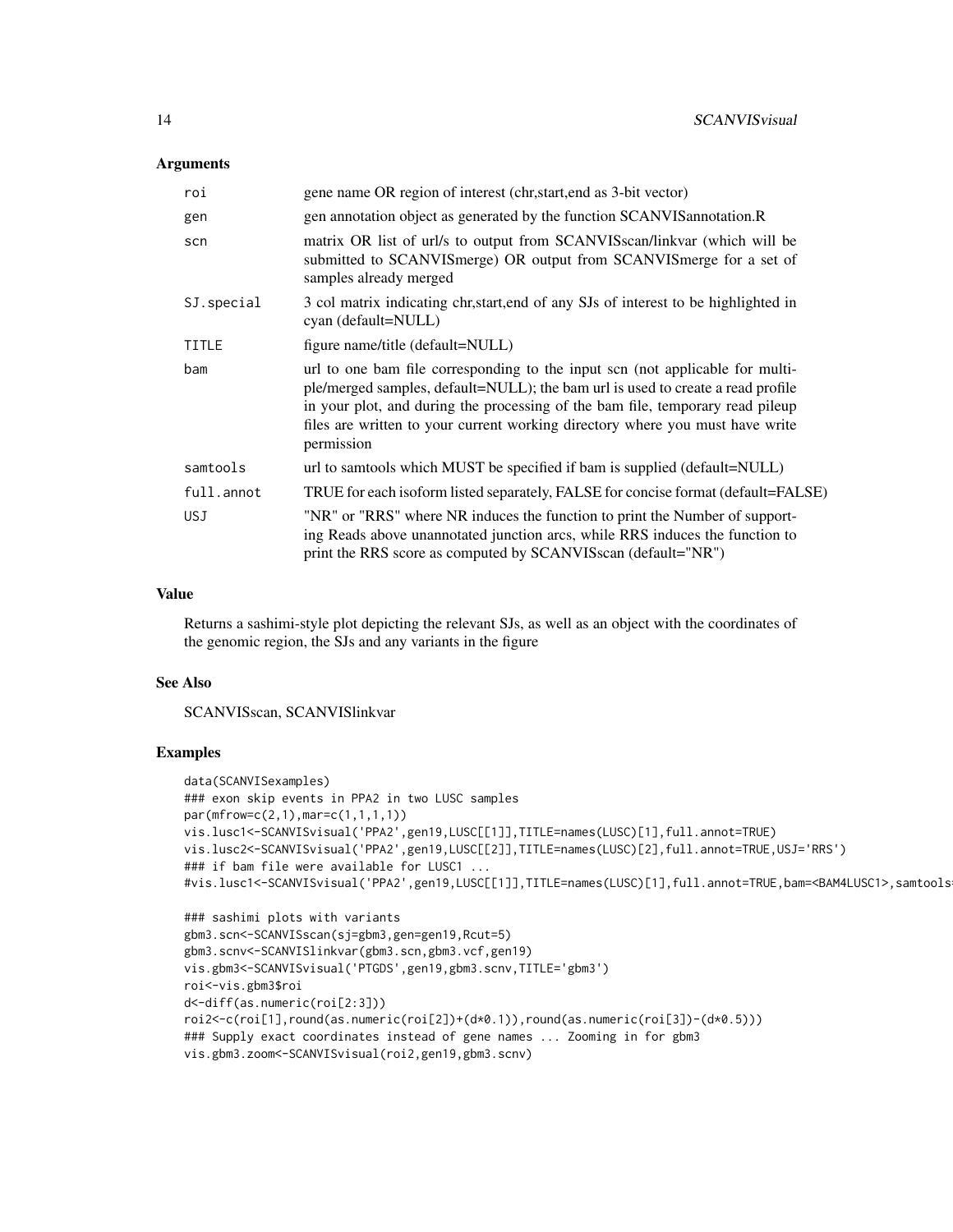```
### plot multiple genes ... PTGDS and neighbors
vis.gbm3.multiple_genes<-SCANVISvisual(c('FBXW5','PTGDS','C9orf142'),gen19,gbm3.scnv,TITLE='gbm3')
```
par(mfrow=c(2,1),mar=c(1,1,1,1)) ### see PTGDS in merge of 3 GBMs GBM.PTGDS<-SCANVISvisual('PTGDS',gen19,GBM,TITLE='GBM, merged',full.annot=TRUE) #### see PTGDS in merge of 3 LUADs ... no exon skips LUAD.PTGDS<-SCANVISvisual('PTGDS',gen19,LUAD,TITLE='LUAD, merged',full.annot=TRUE)

### NEs in GPR116 in LUAD, but not in GBM par(mfrow=c(2,1),mar=c(1,1,1,1)) GBM.GPR116<-SCANVISvisual('GPR116',gen19,GBM,TITLE='GBM, merged',full.annot=TRUE) LUAD.GPR116<-SCANVISvisual('GPR116',gen19,LUAD,TITLE='LUAD, merged',full.annot=TRUE)